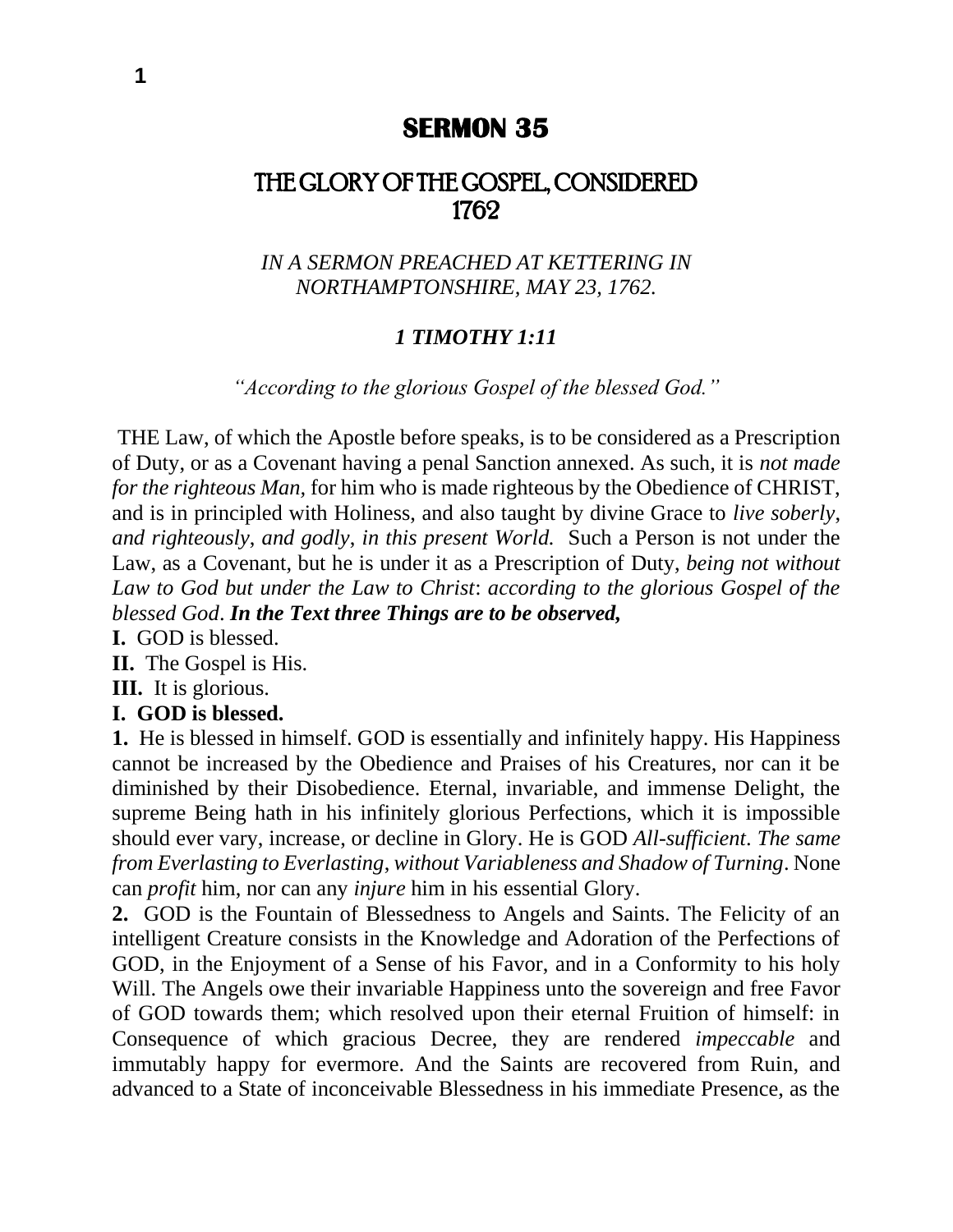pure Effect of his sovereign Kindness, Grace and Mercy to them. He let them *apart for himself*; therefore, they shall be forever with him. Perfectly know him, humbly adore him; be like him, and enjoy a ravishing Sense of his Favor unto Eternity. *In his Presence is Fulness of Joy*, *and at his right Hand are Pleasures forevermore*.

## **II. The Gospel is His. It is not a human Contrivance, but of divine Original. Which might be evinced by many Considerations. I shall mention two only.**

**1.** The Gospel is a Mystery. It is *the Wisdom of God* in *a Mystery* (1 Corinthians 2:7.). *A great Mystery* (1 Timothy 3:16.). And there are *Riches of Glory* in that *Mystery*. (Colossians 1:26.). Now no Man can invent a proper Mystery. That is above the Capacity. not only of Men, but of Angels also. It is impossible that any created Mind should coin a Mystery. Absurdities may be invented; but Mysteries cannot, by any created Being whatsoever. Finite Intelligence may discover that there are some mysterious Truths, which respect the Nature of GOD; but such as result from his Will, are absolutely undiscoverable by the Light of Nature. And all evangelical Truths are of that Kind. For the Gospel is a System of Truths which *Eye hath not seen*, *nor Ear heard*, *and which have not entered into the Heart of Man* (1 Corinthians 2:9.) Hence it is evident, that the Gospel is from Heaven, and not of Men. It could never have been known without supernatural Revelation.

**2.** No natural Man in the World approves of the Gospel. For *the natural Man receiveth not the Things of the Spirit of God*, *they are Foolishness to him*, *neither can he know them*, *because they are spiritually discerned*. The Prophets and Apostles therefore were not the Inventors of the evangelical Scheme. It is most unreasonable to imagine, that Men in their Wits, would unite In a Design to frame and propagate a Set of Doctrines, which they knew would be displeasing to the whole World; and thereby expose themselves to Ridicule, Contempt, and the Hatred of all Classes of Persons, Rulers and Subjects, high and low, rich and poor, learned and unlearned. The Deists are very Fools, if they really think, that the Gospel is the Invention of those who published it to Mankind. For they will never be able to advance any Thing., which may in the least degree render it probable, that the Publishers of the Gospel agreed in palming a Forgery upon Men. If any Number of Persons were to conspire in framing a Set of Doctrines, doubtless they would be such as they thought might meet with Approbation in those to whom they intended to publish them, and not such as they knew would be distasteful to Men universally.

Now, as the Prophets and Apostles were lure that the Doctrines, which they were determined to publish, would not please, but irritate; would not ingratiate them into Favor, but draw upon them the keen Resentment of the Generality of those to whom they recommended those Doctrines; it is Madness to conceit, that they were the Framers of them. This Consideration with the former sufficiently evince, that the Gospel is of GOD, and not of human Invention. Being of GOD, it most justly demands our reverential Regard.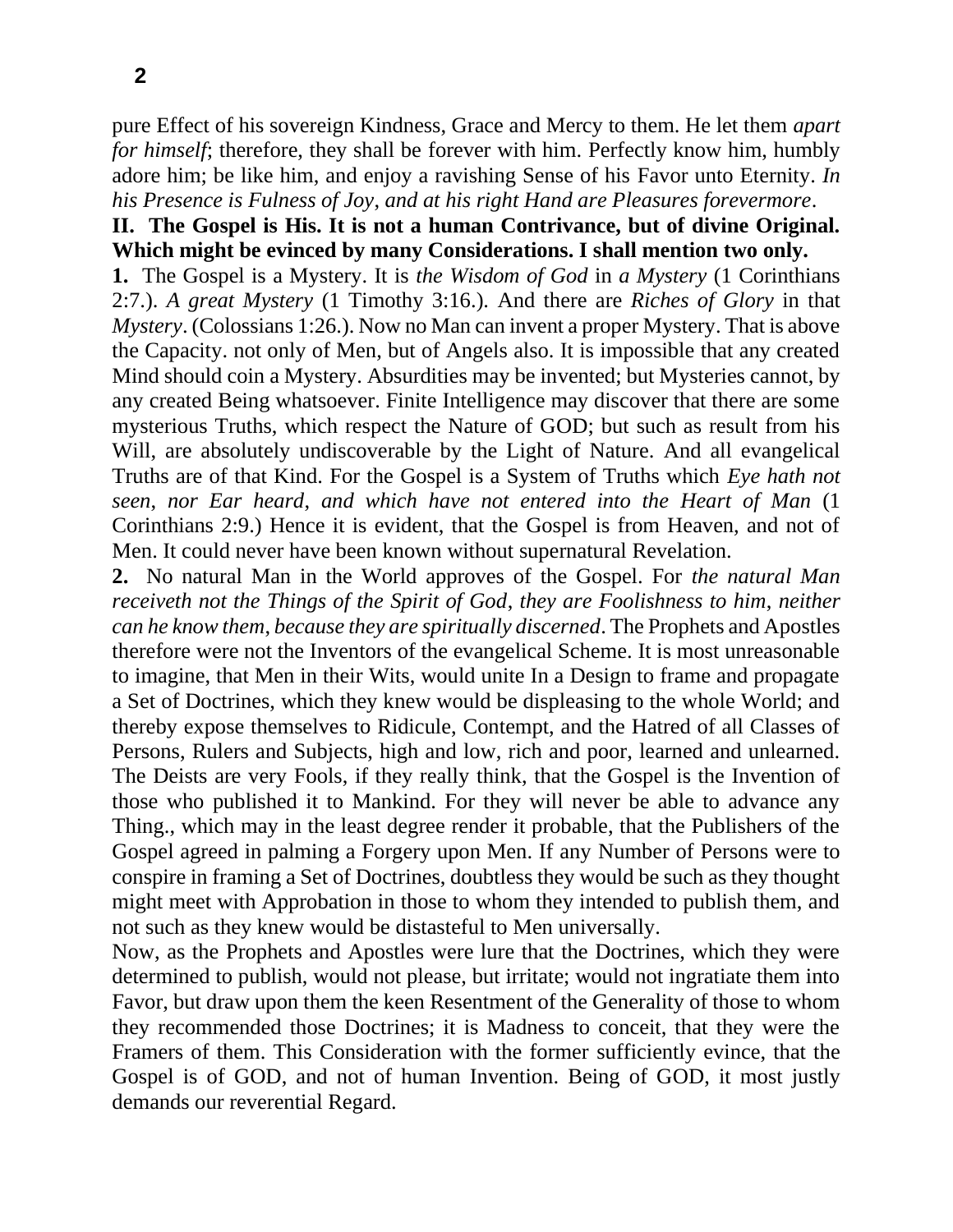### **III. It is glorious. I know but little of its Glory.**

Something of it will most clearly appear by a just Definition of it. And I think it may be defined thus: *The Gospel is the Revelation of a gracious*, *holy*, *righteous*, *effectual*, *and wise Provision of Salvation*, *made by God for some of the human Race*. Because it is the Revelation of a Provision of Salvation, it is called the *Gospel of our Salvation*. That there is a Design in GOD to pardon Sin, and save Sinners, cannot be known but by the Gospel. Nothing in Nature nor in Providence can furnish guilty Men, with a Ground of Hope of being pardoned and saved. Supernatural Revelation only can supply us with a Foundation of Hope, as we are Creatures guilty, sinful, miserable and helpless.

**1.** It is a gracious Provision which GOD has made for the Salvation of Sinners. Salvation is wholly of Grace. By which is meant not the Benevolence and Goodness of GOD as Creator, who is *good to all*, *and his tender Mercies are over all his Works*. Salvation springs not from thence Absolutely free and sovereign Favor is intended by Grace, from which the Salvation of Sinners takes its Rise, *By Grace are ye saved*. *Not of Works*, *lest any Man should boast* (Ephesians 2:8, 9.). No Subject of Salvation will have it to say, that it was ft GOD should pardon and save him, because of good Dispositions in him, and obediential Acts performed by him. — Election to Salvation was of the free Favor of GOD. *Even so then*, *at this present Time also there is a Remnant*, *according to the Election of Grace*. *— And if it be by Grace*, *then it is no more of Works*, *otherwise Grace is no more Grace*. *But if it be of Works*, *then it is no more Grace*; *otherwise Work is no more Work* (Romans 11:6, 7.). Grace and Works are Opposites in the Business of Salvation. They cannot be blended together as con-Causes thereof. Nor is it partly of Grace and partly of Works. It is of Grace, unto the utter Exclusion of Works, as a Cause thereof, that none may have Ground for Boasting. The Choice of Men unto Salvation must be an Act of pure Favor, without any Motive, in them; because Faith and all its Fruits, in them are the Effects of that Choice. For they were *chosen to Salvation*, *through Sanctification of the Spirit*, *and the Belief of the Truth* (2 Thessalonians 2:13.). GOD chose them that *they might be holy* (Ephesians 1:4.), and not because he foresaw, they so would be. Holiness, therefore, being the Fruit of Election, it could not be a Reason or Motive with GOD to form such a Decree in Favor of its Objects. But it must be an Act of mere Good-will and undeserved Goodness towards them. Again, Remission of Sin is of pure Grace.

There is a meritorious Cause of Pardon, *viz*. the Blood of CHRIST. But the Cause of that Cause is the rich Grace of GOD, and therefore, divine Grace is the Origin from which the Pardon of Sin springs. A meritorious Cause in another, detracts not in the least from the Glory of the Grace of GOD, as the Cause of what is merited, by reason, that meritorious Cause is caused by his Grace. *In whom we have Redemption*, *through his Blood*, *even the Forgiveness of Sin*, *according to the Riches of his Grace*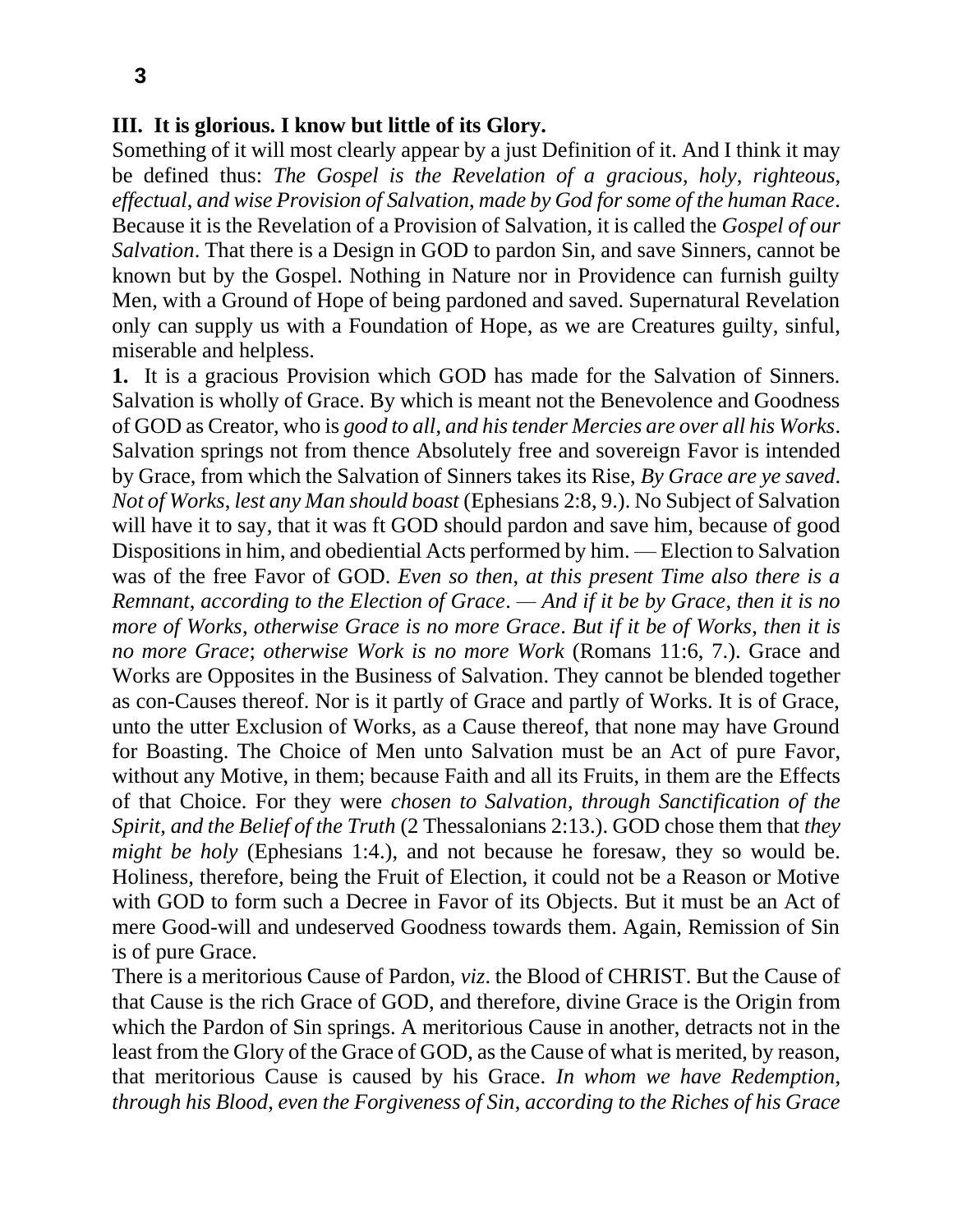(Ephesians 1:7.). The Grace of the Father, and the Merit of CHRIST'S Blood, both have Place in our Remission; and are perfectly consistent. The Merit of the Blood of CHRIST is founded in the Grace of the Father towards himself, as Man; and towards us, for whom it was shed; and therefore, the Father's Grace is the Origin from which our Pardon springs, though it was properly merited by his Blood. I must say that I am ashamed to find any think, that Grace in GOD, and proper Merit in CHRIST, are inconsistent; and therefore, take the Liberty to deny the Merit of a dear Redeemer. I cannot refrain from laying, that such are very unskillful in divine Things, at least in this Instance. Besides, the Justification of our Persons is of the Grace of GOD. Infinite Love and immense Wisdom provided the infinitely valuable Righteousness of CHRIST for us, whereby we are constituted righteous. *Being justified by his Grace*. It is of GOD that we are in CHRIST, as a Head, by reason whereof his Obedience to the Law becomes ours of Right, and so it is a Gift by Grace unto us consequently, our Justification through the Righteousness of CHRIST is wholly of divine Grace. Farther, GOD in infinite Goodness provided for our Regeneration and Sanctification. We are *saved and called with a holy Calling*, *not according to our Works*; *but according to his own Purpose and Grace*, *which was given us in Christ*, *before the World began* (2 Timothy 1:9.). It is of his *abundant Mercy that he begets us again to a lively*, *Hope* (l Peter 1:3.). Having *loved us with an everlasting Love*, *therefore*, *with Loving- kindness he draws us* (Jeremiah 31:3.). *Our* Vivification when *dead in Trespasses and Sins is the mere Effect of his rich Mercy and great Love*. (Ephesians 2:4, 5.). He doth not operate upon us to make us holy and *meet to be Partakers of the Inheritance of the Saints in Light*, because of a pliableness in our Wills to concur with him in his Operations: For, our *carnal Mind is Enmity against God*, *it is not subject to his Law*, *neither indeed can be* (Romans 8:7.) Wherefore, *it is not of him that willeth*, *nor of him that runneth*; *but of God*, *that sheweth Mercy*  (Romans 9:16.). I add, our Preservation and safe Conduct through this imperfect and. militant State, is wholly owing to the Grace of GOD. As he begins the good Work in our Souls, he maintains and carries it on in us, otherwise we could not possibly persevere in Holiness. Such is the Power of Sin in our Hearts. which lusts against, and opposes the spiritual Part. And such are the Craft, Fury and Violence of Satan our unwearied Enemy, also such are the Oppositions we meet with in our Christian Course from the World. It is by divine *Power* the Saints are *kept through Faith unto Salvation*.

Once more: Future Blessedness is the Provision of infinite Love and Grace. The Kingdom of eternal Glory is the *Gift of God's good Pleasure* (Luke 12:32.). It bears the Denomination, of Grace, because it as the Effect thereof. *And hope to the End*, *for the Grace that shall be brought unto you at the Revelation of Jesus Christ* (1 Peter 1:13.). A Title to Heaven through the Righteousness of CHRIST is of sovereign Grace, a Meetness for it is the Effect of divine Grace, and our Preservation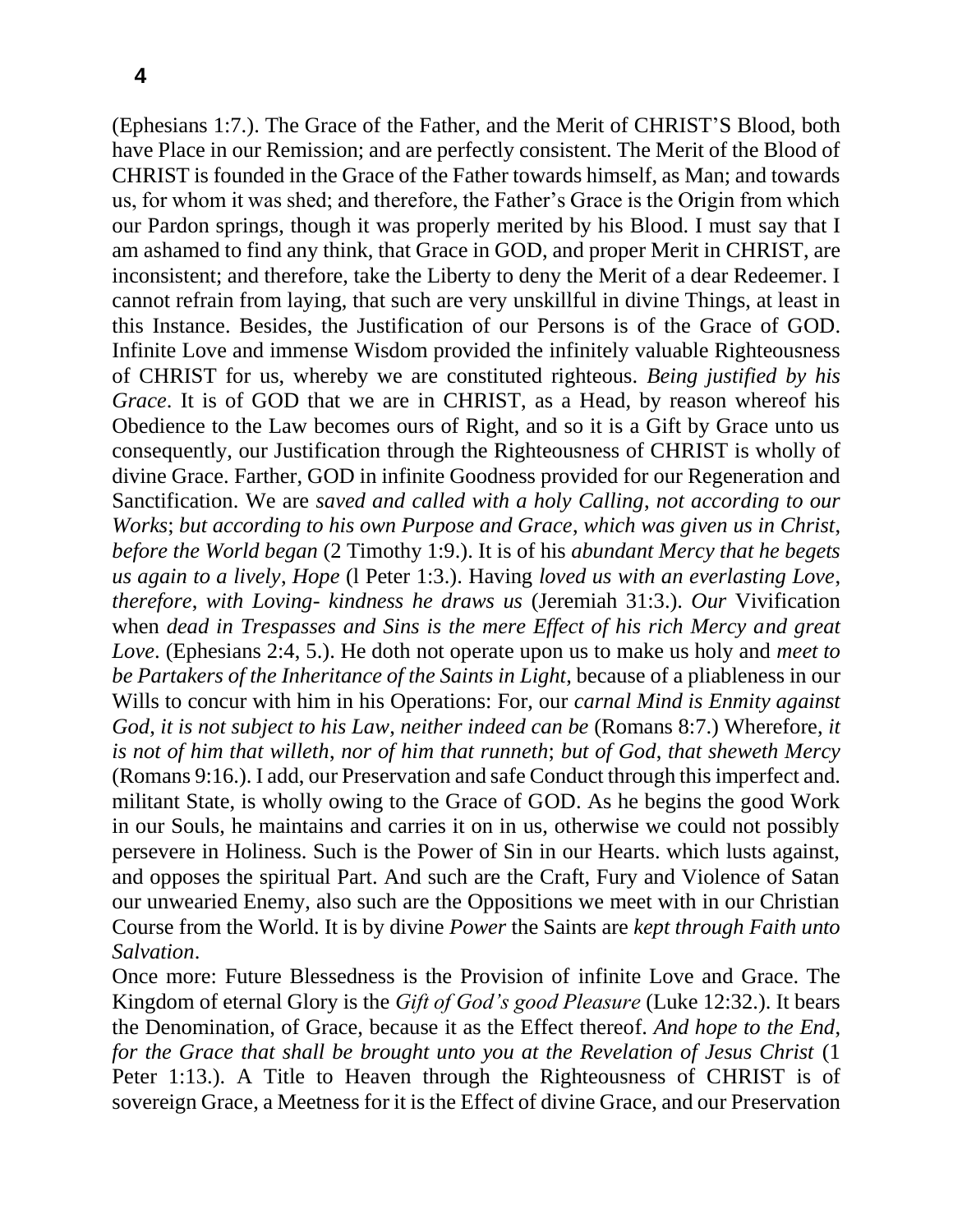unto that blissful State, must be attributed wholly to the Grace of GOD. *He calls us unto his eternal Glory*, in the Character of the GOD OF ALL GRACE (1 Peter 5:10.), and in that Character, he conducts us to it, and puts us into the actual Possession of it. Eternal Life is a free-Grace Gift to all who enjoy it.

**2.** It is a holy Provision. The infinite Holiness of GOD shines forth most gloriously in all the Parts of our Salvation.

**(1.)** In our Pardon. Divine Mercy is manifested in the Remission of Sin. But if GOD's Displeasure against our Sins is not discovered, in order to our Impunity, Pardon cannot be an Act of Holiness. Divine Purity, in relation to moral Evil, is only seen in Resentment and Indignation against it, not in the Act itself of remitting it to the Transgressor. Wherefore, *it became him*, *for whom are all Things*, *and by whom are all Things*, *in bringing many Sons to Glory*, *to make the Captain of their Salvation perfect through Sufferings* (Hebrews 2:10.). If GOD had pardoned guilty Men, without discovering his Displeasure in this Way against their Crimes, it would have been at the Expense of the Glory of his Holiness. For, to pardon of absolute Mercy, is not an Act of Holiness. But to remit Sin, on the Foundation of a Discovery of proper Resentment against it, is both an Act of Mercy and Holiness.

**(2.)** In the Constitution of our Persons, righteous GOD of his infinite Mercy hath provided for us a Righteousness, which is commensurate to the Law. CHRIST was made under the Law on our Account, and perfectly obeyed it in all its Precepts. And of the divine Father, we are in *Christ Jesus*, *in* Consequence of which, he *is of God made Righteousness to us* (1 Corinthians 1:30.). And therefore, it is agreeable to divine Purity and Holiness to accept of and justify us. But the Act of Justification, without a Righteousness answerable to the Requirements of the Law, would not have been an Act of Holiness; on the contrary, it would have been an unholy Act, and inconsistent with the infinite Purity of GOD.

**(3.)** The Holiness of GOD is manifested in our Regeneration and Sanctification. Our new Creation is an eminent Display of divine Purity. We are *the Workmanship of Cod*, *created in Christ Jesus unto good Works* (Ephesians 2:10.). The Communication of Holiness to an Unholy Creature, is an Act of Holiness. And therefore, GOD in making us holy, displays his own Holiness. And as he doth this in order to our future Enjoyment of Himself, it is a full Evidence, that Holiness is necessarily prerequisite to future Happiness: That *without*

*Holiness*, *no Man shall see the Lord* (Hebrews 12:14.).

**(4.)** GOD manifests his Holiness in our Preservation to the heavenly State. As the Creation of a Principle of Holiness in us was a holy Act, so all divine Influences upon us to maintain; and increase the Vigor of that Principle, are Acts of Holiness. Spiritual Supplies of Grace, to Uphold and confirm our Souls in the Practice of our Duty, in this militant State, are Effects of rich Grace, and also glorious Displays of the Purity and Holiness of the GOD of all Grace. Who will not fail of giving us more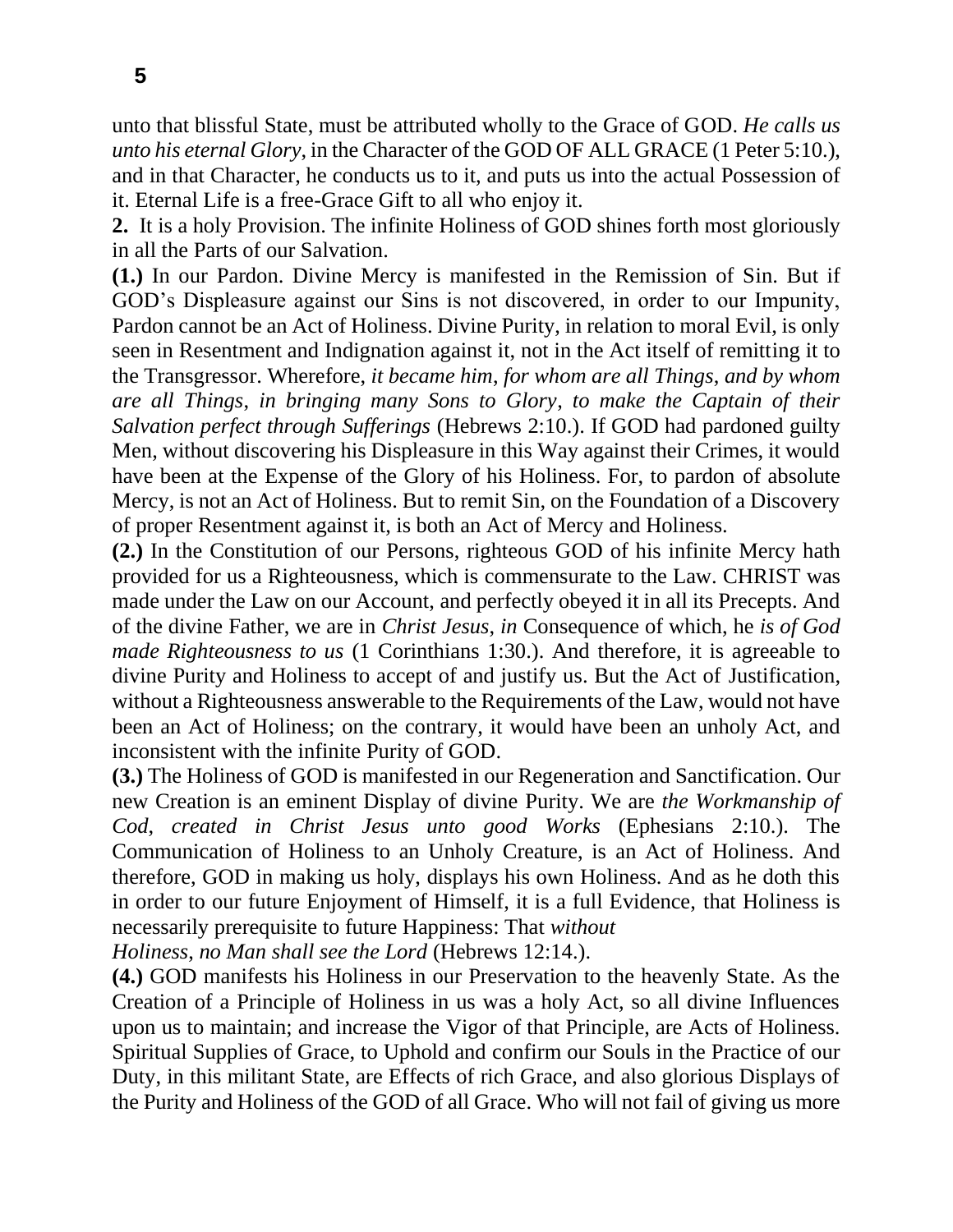Grace, until we arrive to Glory. He *will give Grace*, *and Glory*, *and no good Thing will he withhold from us* (Psalm 84:11.).

**(5.)** GOD well eternally manifest his Holiness our Glorification. Divine Purity shines forth in the gracious Decree, concerning our final and complete Happiness, For, in that Decree, GOD determined to make us *meet* for the Enjoyment of himself, by the sanctifying Influences of his Spirit. And our Happiness hereafter will very much consist in the Perfection of our Holiness. GOD chose us, that we might be *holy before himself in Love* as to be *without Blame* (Ephesians 1:4.); that is, all Cause of Censure, and that forever. Now; divine Holiness is gloriously displayed in making unholy Creatures perfectly holy, and immutably so. As the Impeccability of a Creature is the Effect of sovereign Goodness; so it is an eminent, Display of the infinite Purity of GOD.

**3.** It is a righteous Provision of Salvation. The Justice of GOD is therein most gloriously manifested.

**(1.)** Sin is punished. GOD is infinitely merciful to our Persons. He spares us; but not our Sins. Sin he resolved not to spare; but to take full Vengeance, on it. With this View he decreed, that CHRIST should bear our Guilt, and suffer the Penalty it demerited. Unto which the blessed JESUS readily and fully consented. And on that Foundation, the Father *laid on* CHRIST, or made to meet in him, *the Iniquities of us all* (Isaiah 53:6.). *He made him to be Sin for us*, *who knew no Sin* (1 Corinthians 5:21.). And CHRIST *bore our Sins*, *in his own Body*, *on the Tree* (1 Peter 3:24.). Our Offences being imputed to him, he thereupon, was made *a Curse* (Galatians 3:13.). And the Father awaked the Sword of Justice against him, and sheathed it in his Bowels. Thus the Father spared him not, but *delivered him up for us all*, though he was *his own Son*, his *only begotten Son* (Romans 8:32.); and was infinitely beloved by him:. Yet he would not deal tenderly with him, nor abate anything of that Penalty, which the Mass of Guilt that was charged on, him did demerit. Thus, the *Soul of Christ was made an Offering for Sin* (Isaiah 53:10.). Oh, what an amazing Display of divine Justice is in this Transaction! Greater Love to our Persons is not discovered, than Vengeance against our Sins. The infinite Dignity of CHRIST'S Person, put an infinite Value upon what he suffered; but the immense Greatness of his Person did not cause the Father to make any Abatement of that Punishment, which Justice directed to the Infliction of, for the Sins which he bore.

**(2.)** The Law is magnified. CHRIST, who is GOD and Man united, became subject to it. He was made under the Law, and punctually obeyed all the Precepts of it. He likewise suffered its *Curse* (Galatians 3:23.). An infinite Honor was done to the legal Constitution, by the Obedience and Sufferings of the great Redeemer. And because thereof, the Father is well pleased. *The Lord is well pleased for his Righteousness Sake*, *be will magnify the Law*, *and make it honorable* (Isaiah 42:21.). This Provision for the Honor of the Law is an eminent Branch of the Glory of the Gospel. The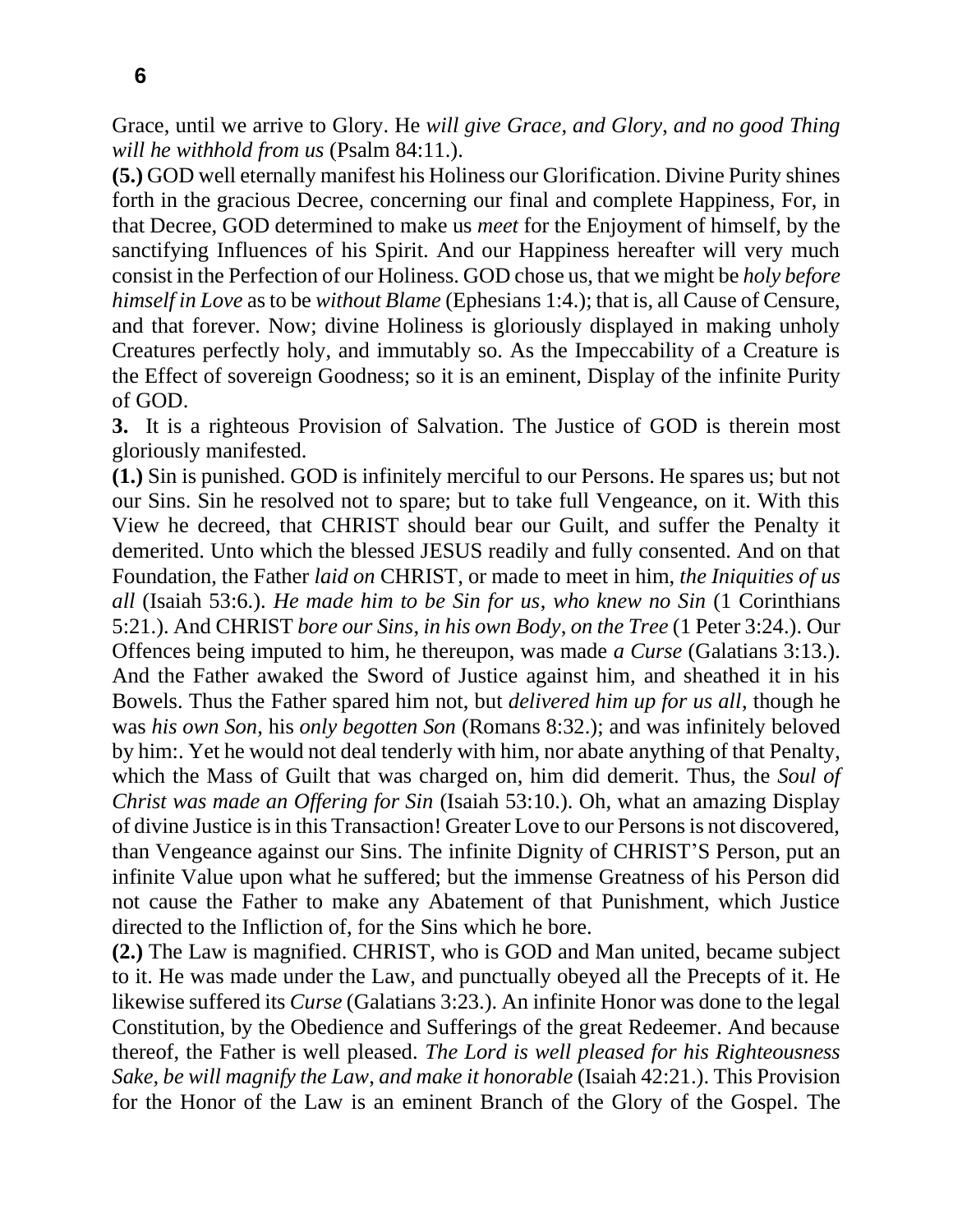evangelical Constitution far exceeds in Glory the legal; but it is a Scheme calculated to render that Constitution far more glorious, than it could have been without it. The Obedience and Sufferings of the son of GOD, are an infinite Exaltation of the Glory of the divine Law.

**(3.)** The Justice of GOD is therein exercised, and all its Demands are fully answered. Divine Justice righteously acted its Part, in requiring perfect Obedience of the Sinner's Surety, and *tremendously* in the Infliction of Punishment upon him, in order, to our Pardon, Justification, and eternal Salvation. *GOD set forth his Son to be a Propitiation through Faith in his Blood*, *to declare his Righteousness for the Remission of Sins that are past*, *through the Forbearance of God*. *To declare*, *at this Time his Righteousness*: *that he might be just*, *and the Justifier of him which believeth in Jesus*. (Romans 3:24-26.) *Rigorous* Justice and boundless Grace meet in this adorable Contrivance: Our Pardon is an Act of Righteousness, as, well as an Act of Mercy. Our Justification is an Act of Justice, as well as an Act of Grace, through the Obedience and Sacrifice of CHRIST.

**4.** That Provision which GOD hath made for our Salvation, is effectual.

**(1.)** The Pardon of Sin is certain and sure. CHRIST by his Sufferings and Death *obtained eternal Redemption*. The Benefit itself he obtained, whatever is intended by it, or included in it. Not an Offer, or a Proposal thereof. For, obtaining an Offer, or a Benefit, or a Proposal of Terms, on which a Benefit may be enjoyed, is not obtaining the Thing itself. This is so evident, that it is needless to attempt its Proof. Now Redemption, which CHRIST obtained, is the Remission of Sin *In whom we have Redemption through his* Blood, *even the Forgiveness of Sins* (Ephesians 1:7.). If it is not granted, that Redemption is. the Forgiveness of Sins, I will never contend with any about its Extent, whether it respects all, or some Men only. For it is not a Matter of such Moment, as may justly require Debate, if that is denied, It is of trifling Consideration, whether it is limited, or of universal Extent, if it includes not the Pardon of Sin. Clear, indeed, it is, that if Redemption does include the Pardon of Sin, it cannot be of universal Extent, because Men universally are not pardoned, but some only. Those, therefore, who are of Opinion, that Redemption is unlimited, are Obliged to deny that the Pardon of Sin, or a Right to Impunity, was obtained by the Death of CHRIST.

An Offer of Pardon, or a Proposal of Forgiveness, on certain Terms, was obtained by the Sufferings of CHRIST; but Pardon itself they think was not. A Right to Impunity they will not allow to be the proper Effect of CHRIST'S Death. Whereby they overthrow the Doctrine of his Satisfaction, and consequentially reflect on the Justice of GOD. For they suppose that GOD put his Son to Death for the Crimes of Delinquents, and yet inflicts the Punishment of eternal Death upon, such for whose Offences CHRIST suffered Death as a Penalty, because they do not perform Conditions on which an Offer of Pardon was made to them. It will, I think, be very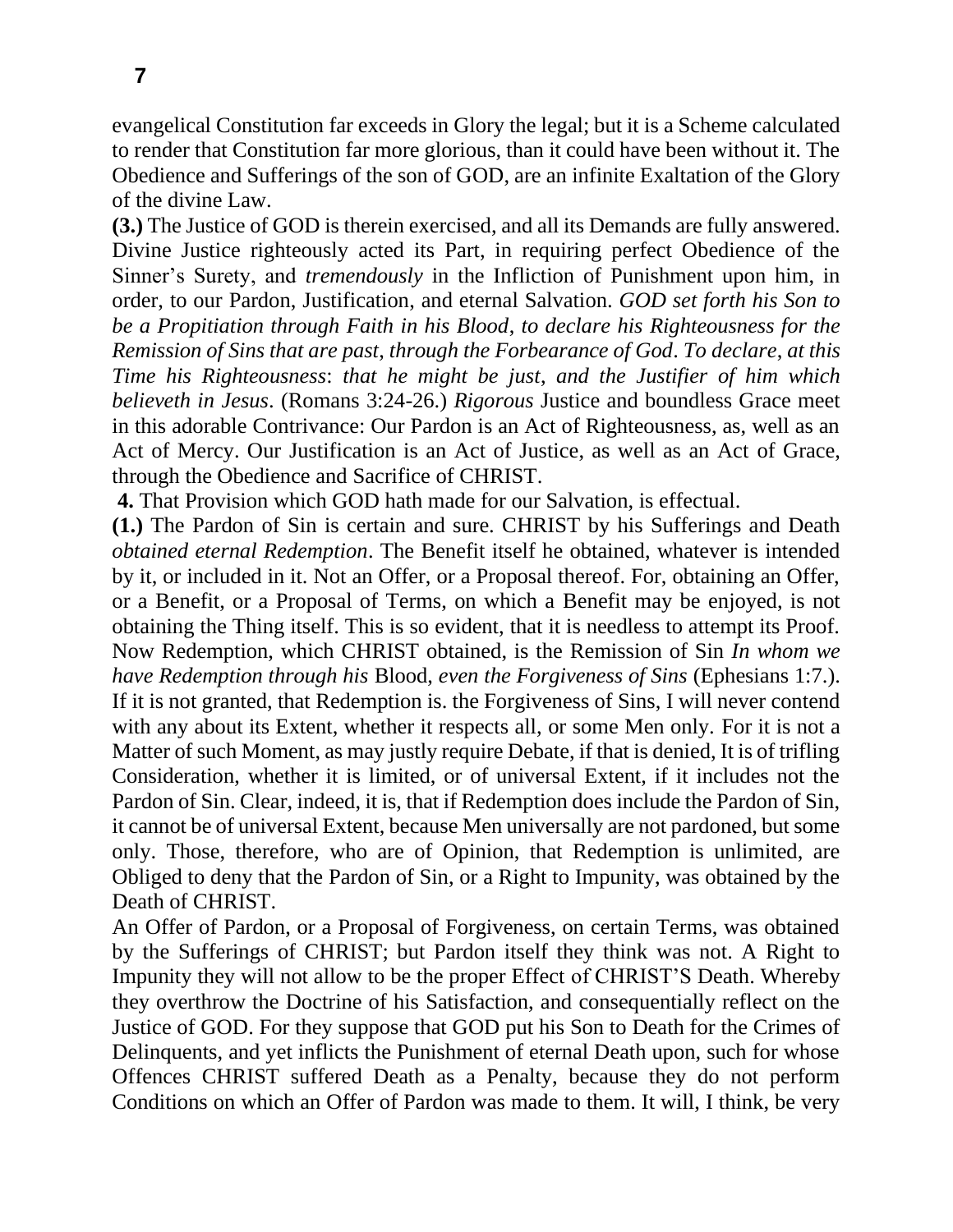difficult to reconcile this with divine Justice. Can it consist with Justice to put an innocent Person to Death, as the Substitute of an Offender, and put him to Death also for that Crime, or those Crimes on Account whereof his Substitute suffered Death? Can Justice direct to punish one who is innocent, in the Room and Stead of a guilty Person, and to inflict Punishment on him likewise for the same Crimes? If it cannot, GOD, who is infinitely just, will not inflict proper, everlasting Punishment on any of those upon whose Account and in whose Stead, he most dreadfully punished his own Son, that they might escape with Impunity. The Doctrine of the limited Extent of Redemption is now become very displeasing to many Professors, and therefore it is to be feared that some who believe it, are shy of letting it be known that they do believe it, left they should give Umbrage to some Persons who cannot bear with an explicit Mention of it, nor with such a Way of stating the momentous Doctrine of Atonement, as necessarily supposes it. Hence too many superficial Discourses are delivered on that important Subject; though we are told that CHRIST, in suffering, was the Substitute of Sinners, and that he suffered Punishment for their Crimes, it cannot be collected from what the Preacher faith, whether he believes, or does not believe, that proper and full Satisfaction was made for Sin by CHRIST'S Death. Why is such Caution used on this weighty Point? I fear it is because the Preacher is unwilling to offend such who espouse the Opinion of the unlimited Extent of CHRIST'S Death, or universal Redemption, which cannot possibly be that Redemption whereof the Gospel is a Discovery: For that Redemption is the Forgiveness of Sins. As therefore the Sins of some Men are not forgiven, Men universally are not the Subjects of that Redemption which the Gospel reveals. Why are we not plainly told, that CHRIST really *put away Sin by the Sacrifice of himself? that he finished Transgression and end of* Sin, as to its Guilt, by being *cut off but not for himself*; that he made *Reconciliation for Iniquity*; that GOD is *pacified*, *towards us for all that we have done*; and that *when we were Enemies*, *we were reconciled to God by the Death of his Son*; that we *are justified by the Blood of Christ*, *and shall be saved from Wrath through him*; that he *redeemed us from the Curse of the Law*, *being made a Curse for us*; that *the Chastisement of our Peace was upon him*, *and by his Stripes we are healed*; that *Peace was made for us by the Blood of his Cross?*  And why are we not plainly told that these strong Expressions, concerning the Effects of the Death of CHRIST, cannot *dwindle* into an Offer of Pardon, Or a Proposal of Terms of Peace and Reconciliation, between GOD and our Souls? If the Preacher really believes that JESUS CHRIST made proper and full Atonement for Sin, by his Sufferings and Death, let him tell us so, and that therefore a Right to Impunity is a certain Effect thereof, and wholly arises therefrom, and is not suspended on Conditions to be performed by us. This Doctrine formerly was cordially embraced, and zealously contended for, by reformed Divines, but alas! a very melancholy Change hath taken Place amongst us.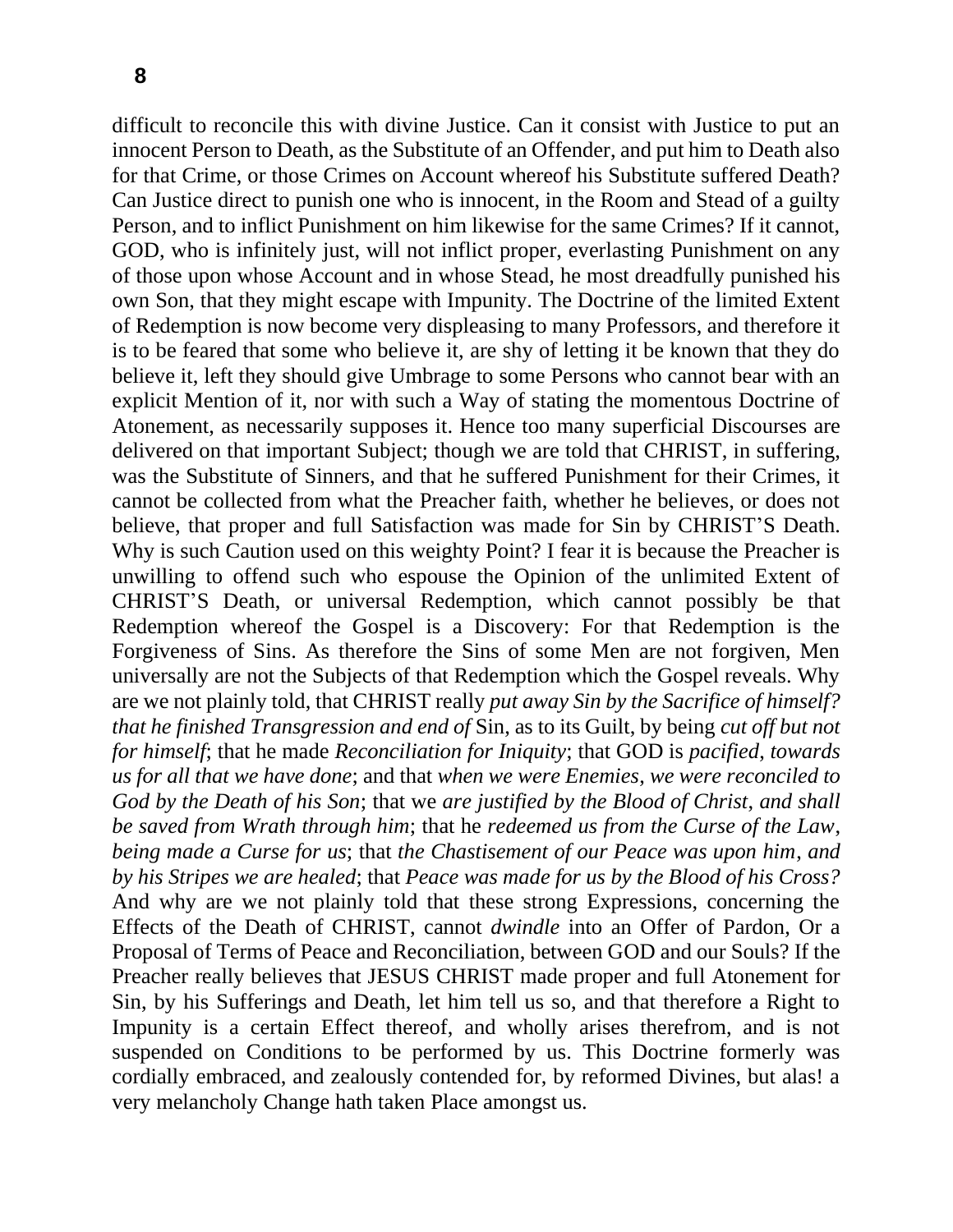**(2.)** Effectual Provision is made for the Justification of Sinners before GOD. For in the LORD we have Righteousness. CHRIST is of GOD made unto us Righteousness, as a Benefit distinct from Sanctification. And therefore, Righteousness is not included in Sanctification, nor is Sanctification included in Righteousness. If Righteousness. was included in Sanctification, CHRIST in being made Righteousness to us, he would be made Sanctification to us therein; and if Sanctification was included in Righteousness, in being made Righteousness to us, he would be made Sanctification to us therein. In that Case, Righteousness and Sanctification would not be distinct Benefits, but one and the same; which it is evident they are not, because the Apostle speaks of them as distinct Benefits.

Hence also it is clear, that whatever is included in Righteousness is no Part of our Sanctification; and that whatever is included in our Sanctification is no Part of our Righteousness; consequently our Faith, Repentance, and Obedience, enter not into our Righteousness, which CHRIST is of GOD made unto us. Our internal and external Holiness taken together, are not that Righteousness. Nothing whereof we are the Subjects, nor any Thing which we perform, can be that Righteousness, or included in it. Our gracious Dispositions and holy Actions cannot be that Righteousness, if it is a Benefit distinct from Sanctification. The Righteousness of CHRIST is imputed to us in order to our Justification, and Grace is conveyed to us from him in order to our Sanctification. So that CHRIST is made Sanctification to us by a Communication of Grace from him, but he is made Righteousness by the Imputation of his Righteousness to our Persons, who is the LORD our Righteousness. And as our Sanctification is not included in, nor any Part of that Righteousness which CHRIST is made of GOD unto us, he is made Righteousness to us in order to our Justification, and not in order to our Sanctification.

Now let us consider whether this Provision of the Obedience or Righteousness of CHRIST, in order to our Justification, is effectual or not. I cannot but apprehend, that it is effectual for the Reasons following.

**[1.]** CHRIST'S Righteousness is absolutely perfect. He was as holy in his Nature, and as unblemished in his Conduct, as the Law required, he should be, under which he was made upon our Account. He *was holy*, *harmless*, *and undefiled*. *A Lamb without Blemish*, *and without Spot*. He *did no Sin*, *nor was Guile found in his Mouth*. Will not Righteousness, which in all Respects is commensurate to the Law in its Requirements, be effectual of itself unto the Justification of those Persons for whom it was wrought out, and unto whom it is imputed for that End? A complete Righteousness needs not any Thing to be added to it, or connected with it, to answer the important Purpose of Justification. Let us, therefore, never think of joining our imperfect Righteousness, with the perfect Righteousness of CHRIST, in the Business of our Justification before GOD. Nor imagine that our imperfect Obedience will be available to the Acceptation of our Persons with GOD, because of, or through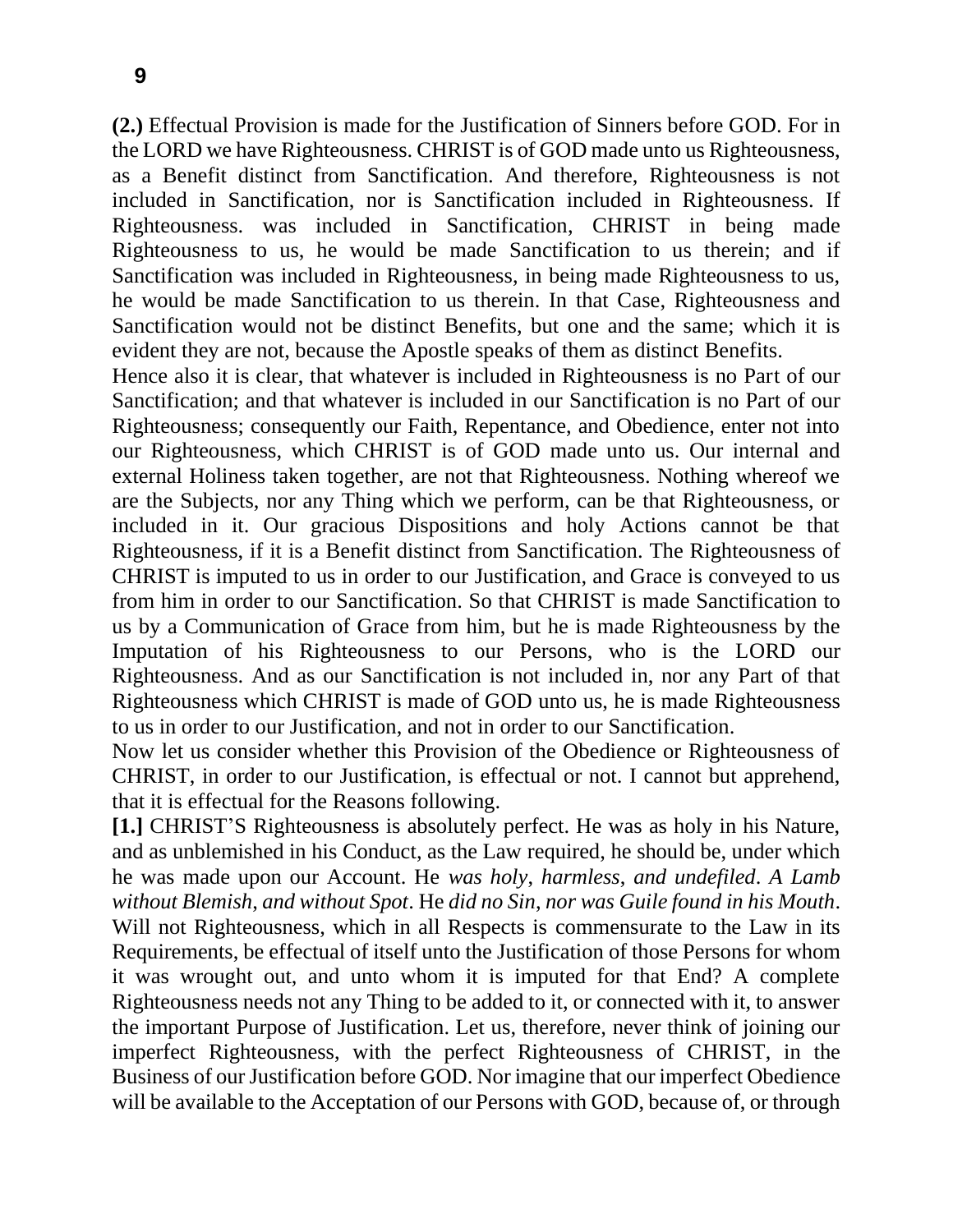the perfect Obedience of CHRIST. For, the Perfection of his Obedience adds nothing to the Worth and Value of ours. Its Nature is not changed by the Obedience of CHRIST. And therefore, if GOD can justify us, on the Foundation of our own Obedience, consistent with his Truth, Holiness and Justice, CHRIST'S Obedience to the Law for us was not necessary to our Justification in his Sight.

**[2.]** The Duration of CHRIST'S Righteousness is an Evidence of its Sufficiency and Efficacy unto our invariable and endless Justification. That which depends upon, and is in Virtue of a never-ceasing Cause, will forever continue. The Righteousness of CHRIST, on which our Justification depends, and in Virtue whereof it is, will never alter or cease. And therefore, our Justification must be invariable and endless. For an Effect cannot be variable and uncertain, as to the Continuance of its Existence, which springs from an invariable and perpetual Cause. Such is the Righteousness of CHRIST. It is *everlasting*, can never change, nor possibly cease: Consequently, everlasting Justification is effectually secured by it.

**[3.]** The Value of CHRIST'S Obedience can never be lessened. Its Value is infinite, by Reason of the immense Dignity of his Person. And if it really is infinitely valuable, because he is GOD and Man united, then surely it must be eternally available to our Justification. Can any sober Man think that it became the Wisdom of GOD to provide a Righteousness for us, of inconceivable Worth and Value, in order to our Justification before him, and yet notwithstanding that Provision, our Justification in his Sight is a Matter uncertain and precarious, or that which may be or may not be? Such an Imagination is absurd.

**[4.]** Eternal Life is through the Righteousness of CHRIST as a meritorious Cause. *Grace reigns through Righteousness unto eternal Life*. The Reign of Death is through Sin, as a procuring Cause; and the Reign of Grace unto eternal Life is through Righteousness, as a procuring Cause. For as the Reign of Sin was unto Death, because it properly demerited it; so the Reign of Grace through Righteousness is unto eternal Life, because that properly merited it. The Apostle, agreeable to the Scope of his Discourse, in the Place, considers Sin as a procuring Cause of Death, and Righteousness as a procuring Cause of eternal Life. The Reign of Grace unto eternal Life cannot be through the Justice or Righteousness of the Nature of GOD, without the Subsistence of a Righteousness properly deserving or 334meritorious of eternal Life. And therefore, I cannot but conceive that we are to understand by Righteousness the Obedience of CHRIST, as that through which Grace reigns, unto eternal Life. If any should say, that the Term *Merit* is not extant in Scripture, I would answer, as *Pareus* does. *Although the Word* Merit *is never extant*, *because neither the* Hebrews *nor the* Greeks, *have any which properly answers to the Term Merit. — Yet the Word Περιποιησεώ, Acquisition, <i>comes up to the Sense of Merit; and the Word* πειποιεισθαι, to acquire, *which Scripture frequently uses about the Work of Salvation*. That which renders the Obedience of CHRIST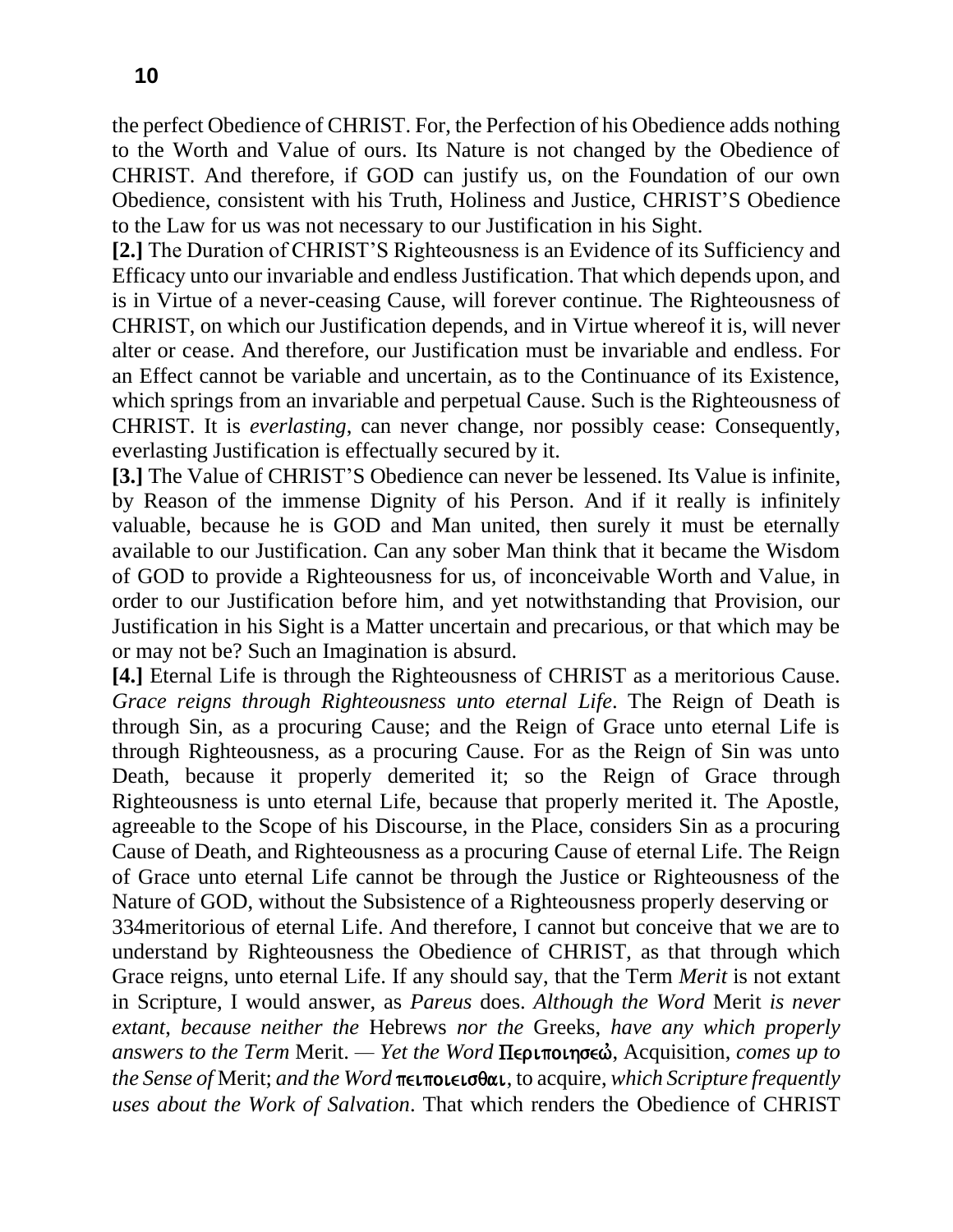meritorious, is the Subsistence of his human Nature in his divine Person. For, as *Witsius* lays, *Whereas this is not the Obedience of a mere Man*, *but of Christ God-Man*, *an*, *infinite Person*, *itself also is of infinite Dignity or Worth*; *consequently*, *hath a just Proportion unto the greatest Glory answerable to it*, *and so there is Merit in it*, *which they call Merit of Condignity*, *such can agree unto no mere Creature* which is a farther Evidence that this Provision for our Justification is effectual. A Righteousness, which is proportionate unto the greatest Glory, will doubtless be forever available to our Acceptance with GOD

**(3.)** Effectual Provision is made for our Sanctification. *Grace was given us in Christ before the World began* in order to our holy Vocation. It was the eternal Purpose of GOD to call us with *a holy Calling*. Either he is able to make us holy, or he is not able. If he is not able, then he purposed to do what he could not effect. To suppose which, is an Impeachment of his Wisdom. The Purposes of a wise Agent exceed not his Capacity. And can any Man persuade himself to think that the Designs of GOD, who is infnitely wise, are above his Power? If GOD is able to make us holy, and in Fact he does not, then he must have changed his Purpose if he once designed it. To imagine which necessarily supposes that he is mutable. Hence it as clear, that GOD never intended to regenerate, convert, and sanctify those who are not regenerated, converted, and sanctified.

On this important Point we too often hear very superficial Discourses from such, who, if they believe the Efficacy of divine Grace in its Operations on the Souls of Men, are not free it should be known that they do believe it. For it cannot be inferred from What they say, that GOD creates, infuses, or implants a Principle of Holiness in Men, without which no Man whatever can become holy. Operations and Influences on the *carnal Mind*, which is *Enmity again*, *It God*, will never cause it to love him, nor bring it into *Subjection to the Law*. The Grace of GOD effects not this in the Regenerate, how should it therefore effect this in those who are not regenerated? I will not say that Sanctification is precarious, a Thing which may be or may not be; but that it is impossible unless a holy Principle is created or infused into the Heart. No Operations, no Influences will ever make us holy, without the Communication of a Principle of Holiness. No Excitations, no Impulses, no Aids will ever cause the *Flesh*, which *serves the Law of Sin*, *to serve the Law of God*. A Disposition in us to serve the Law is habitual Holiness, and serving of the Law is practical Holiness. The former is produced in us by the Power and Grace of GOD, in an instantaneous Manner, without the Concurrence of our Will or Opposition in it thereunto.

Divine Grace influences us unto the latter, upon the Production of the former. And therefore, GOD *works in us not only to will*, *but also to do*, *of his good Pleasure*. Consequently, he fails not of effecting that in us which he graciously purposes to effect.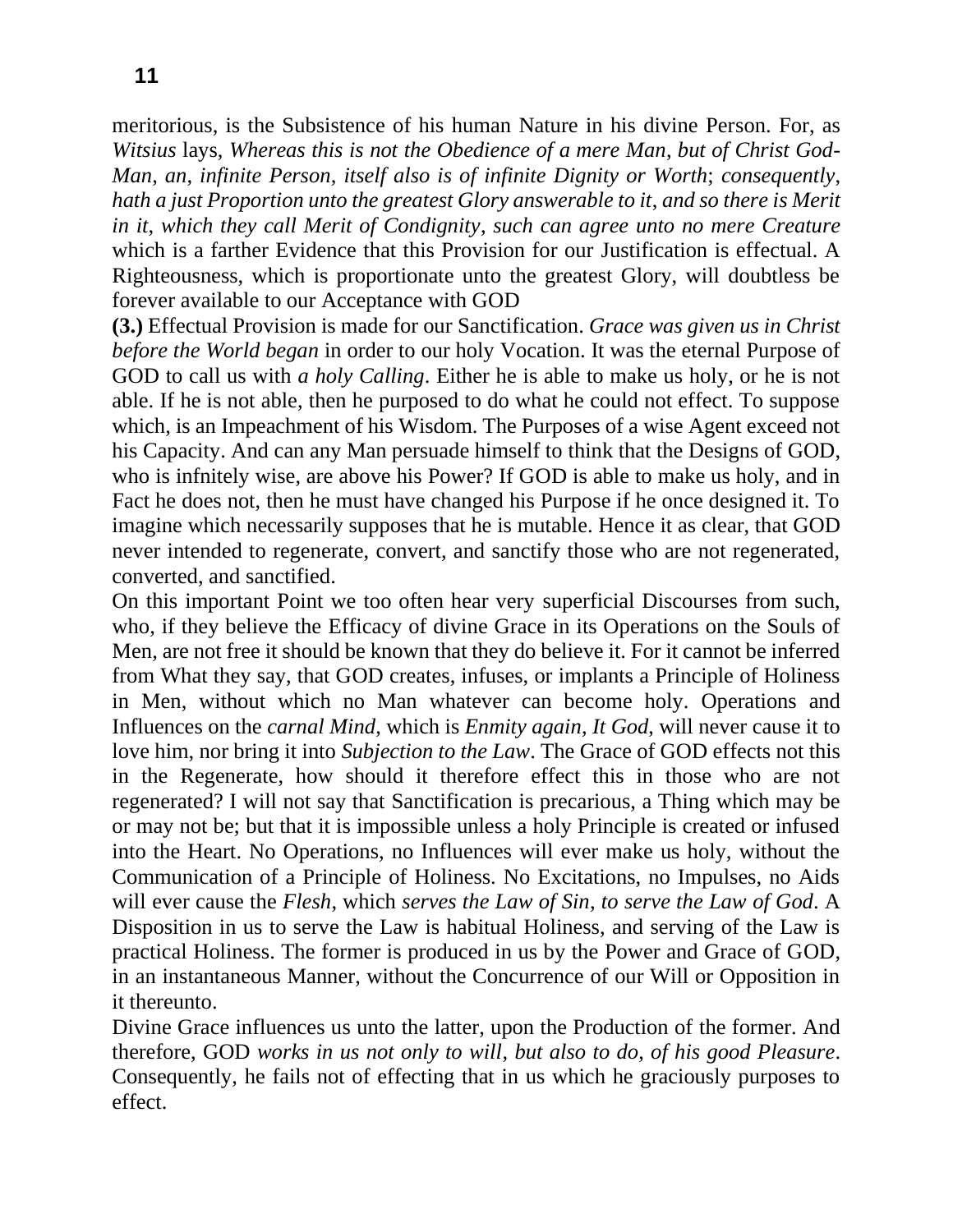**(4.)** The Perseverance of the Saints is effectually provided for. *They shall be holden up*, *for God is able to make them stand*. They are in the Hands of CHRIST, *Who is able to keep them from falling*. He is the Fountain of their spiritual Life; and therefore, it cannot become extinct. *Because he lives*, *they shall live also*. Their Life is said *to be hid with Christ in God*; which denotes both its Secrecy and Security. His *Grace is sufficient for them*, and he will not fail to supply them in all their Exigences. He declares that it is his *Father's Will*, *that of all which he hath given him*, *be should lose nothing*. And he certainly will execute the Father's Will in this Matter, if all the Power and Grace which he hath are sufficient to carry it into Execution. Let us heedfully attend to what he saith in relation to this Thing. And he speaks thus: *My Sheep hear my Voice*, *and I know them*; *and they follow me*: *I give to them eternal Life*, *and they shall never perish*; *neither shall any pluck them out of my Hand*. *My Father*, *which gave them or*, *is greater than all*, *and none is able to pluck them out of my Father's Hand* (John 10:27-29.). These blessed Words afford such clear, full, and strong Evidence in Favor of the Security and Certainty of the final Perseverance of the Saints, as cannot be obscured by all the Wit and Sophistry of those who disbelieve that precious Truth. *Limborch* says: *The Meaning of the Lord is not*, *that those who are his Sheep*, *through their own Fault may not cease to be his Sheep*: *But that no Man*, *so long as they are and continue his Sheep*, *can pluck them out of his Hand*, *and by Force hinder their Salvations*. That is to say, if thro' their own Fault they do not become Apostates, but by Care and Diligence preserve themselves from Apostasy, and persevere to the End, they shall be safe. What a wretched Perversion of the Text is this? The Love and Care, the Grace and Power of CHRIST and of the Father, will effectually prevent their Apostasy. They remain not in the Hand of CHRIST, because they continue to believe; but because they remain in his Head, therefore they continue to believe, and certainly shall be saved; not perish, but enjoy eternal Life. This leads me to observe,

**(5.)** Effectual Provision is made for our future Blessedness. I think it is not necessary to enlarge on this Particular, For if the Truth of the preceding Particulars is established, which I hope it is, the Glorification of Believers cannot be precarious; that which may be or may not be, it is impossible that any Link, in the golden Chain of Salvation, should be broken. Moreover, *whom God did predestinate*, *them he also called*; *and whom be called*, *them he also justified*; *and whom he justified*, *them he also glorified*. Vocation, Justification, and Glorification are certain Effects of divine Predestination, through the Grace, Blood and Righteousness of JESUS CHRIST.

**5.** It is an infinitely wise Provision which GOD hath made for our Salvation. This in some measure appears from what is already said. If it is a Provision *gracious*, *holy*, *righteous* and *effectual*, the highest Wisdom illustriously shines forth thereto: And it is a Contrivance most worthy of GOD. But if it is not such, there is no Wisdom in it. If the Grace of GOD is not magnified; if his Holiness is not displayed; if his